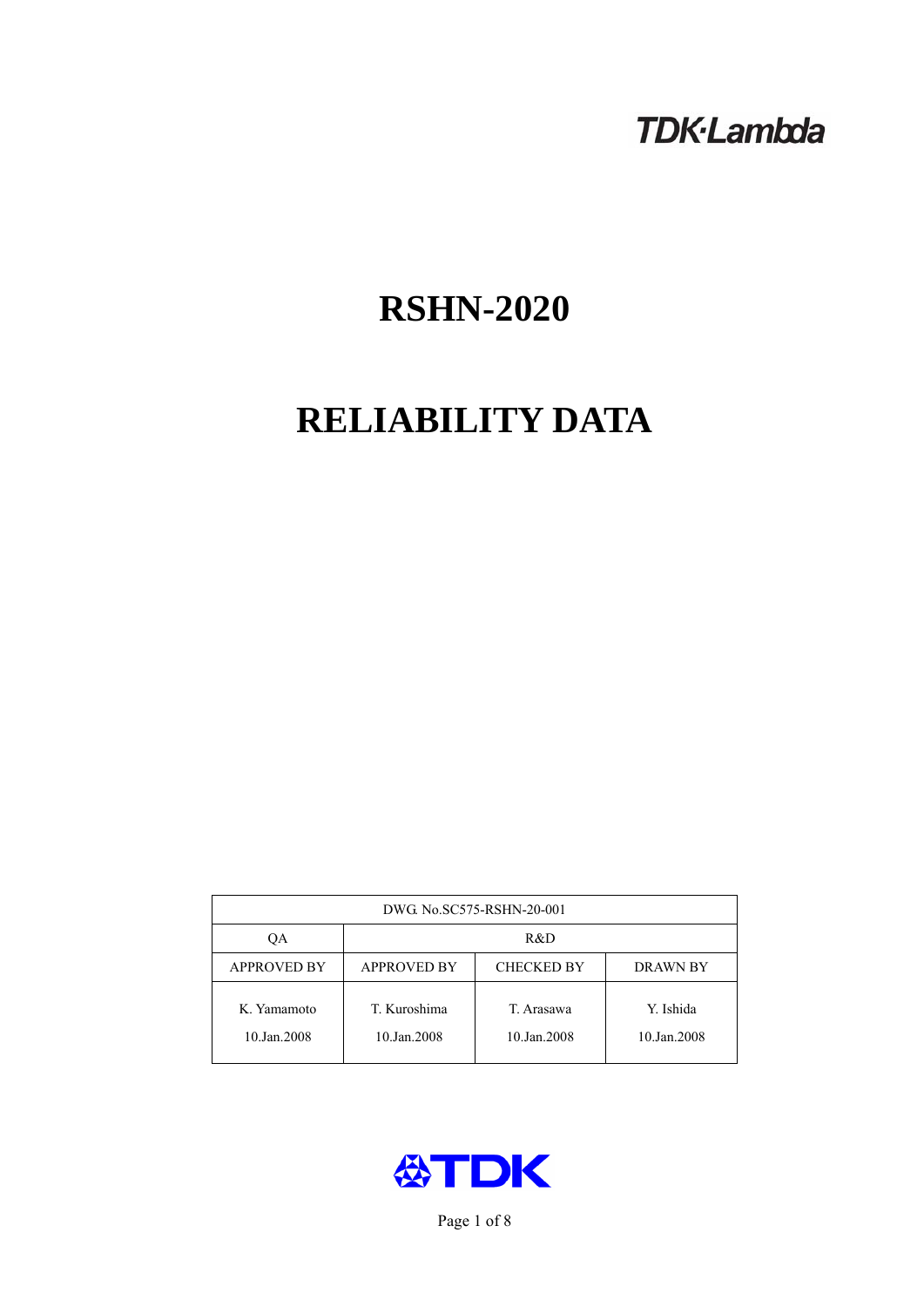**RSHN-2020** 

## **I N D E X**

|                                     | Page   |
|-------------------------------------|--------|
| 1. Calculated Values of MTBF        | Page-3 |
| 2. Vibration Test                   | Page-4 |
| 3. Heat Cycle Test                  | Page-5 |
| 4. Humidity Test                    | Page-6 |
| 5. High Temperature Resistance Test | Page-7 |
| 6. Low Temperature Storage Test     | Page-8 |

The following data are typical values. As all units have nearly the same characteristics, the data to be considered as ability values.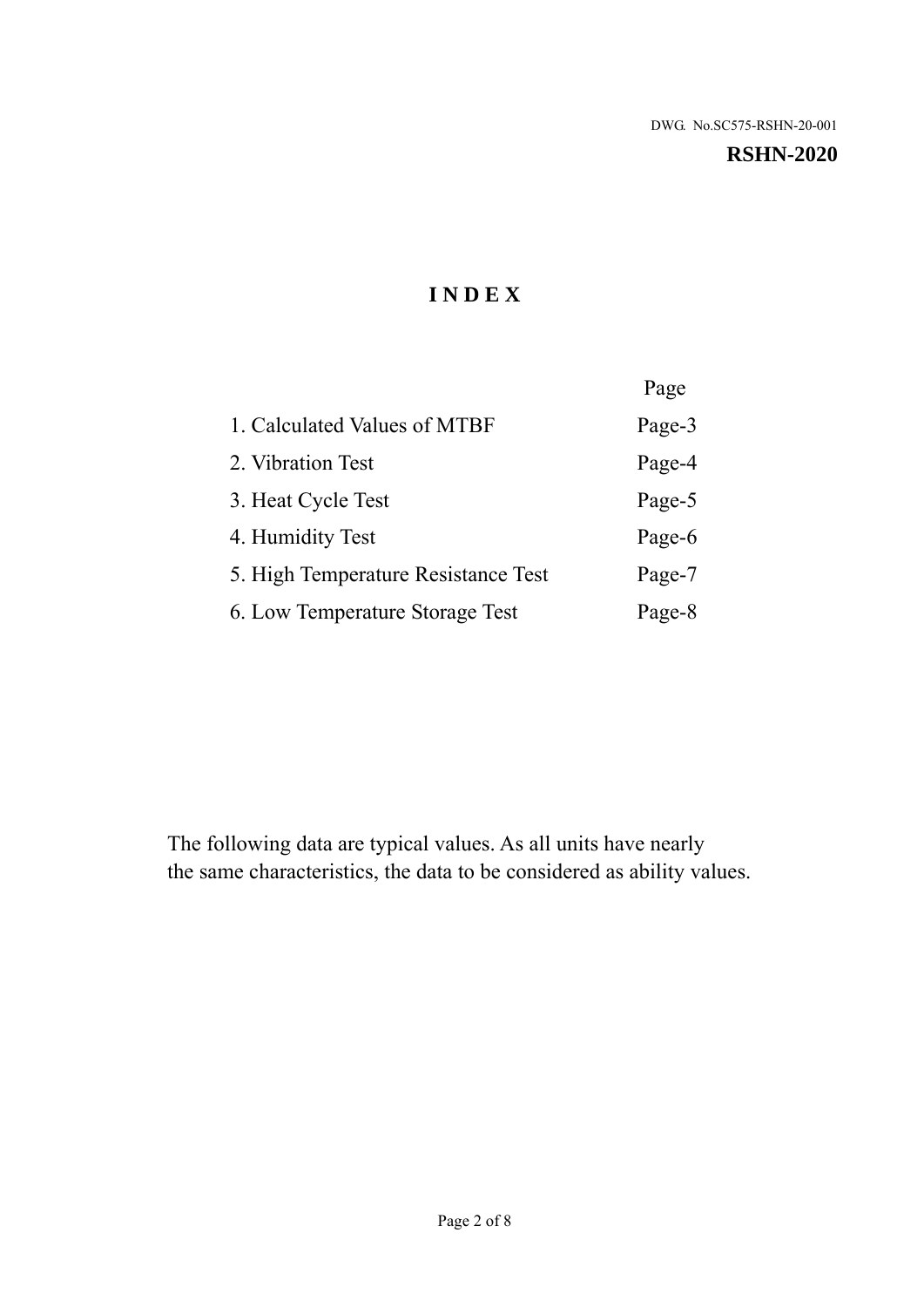#### **RSHN-2020**

1. Calculated values of MTBF

MODEL : RSHN-2020

(1) Calculating Method

 Calculated based on parts stress reliability projection of MIL-HDBK-217F NOTICE2.

Individual failure rates  $\lambda$  G is given to each part and MTBF is calculated by the count of each part.

$$
MIBF = \frac{1}{\lambda_{\text{equip}}} = \frac{1}{\sum_{i=1}^{n} N_i (\lambda_G \pi_Q)_i} \times 10^6 \text{ (hours)}
$$

| $\lambda$ equip | : Total equipment failure rate (Failure $/ 10^6$ Hours)                   |
|-----------------|---------------------------------------------------------------------------|
| $\lambda$ G     | : Generic failure rate for the $\hbar$ generic part                       |
|                 | (Failure/ $10^6$ Hours)                                                   |
| Ni              | : Quantity of <i>i</i> th generic part                                    |
| N               | : Number of different generic part categories                             |
| $\pi$ Q         | : Generic quality factor for the <i>i</i> th generic part ( $\pi Q = 1$ ) |

- (2) MTBF Values
	- GF : Ground, Fixed

 $MTBF = 5,410,084$  (Hours)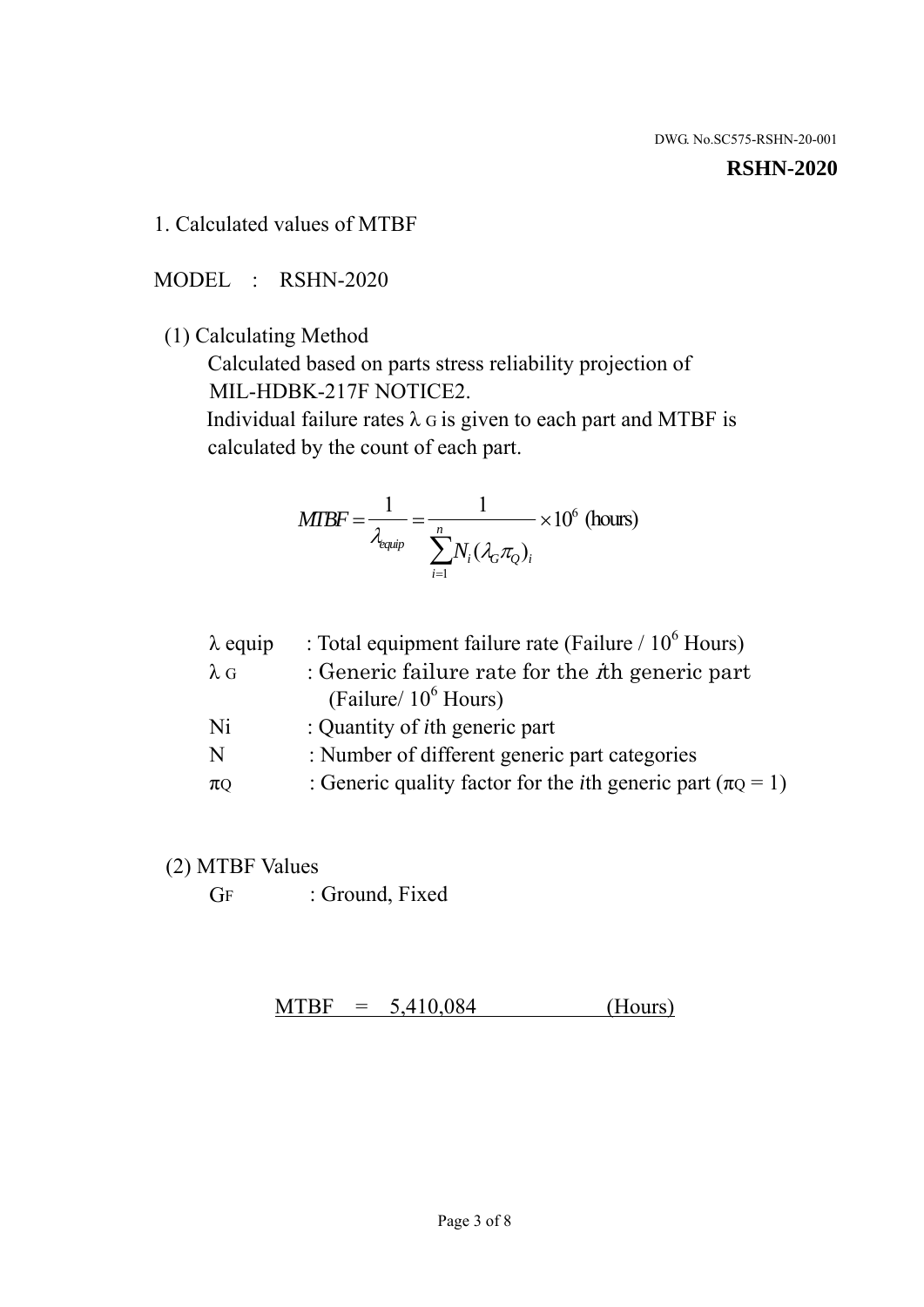#### **RSHN-2020**

2. Vibration Test

## MODEL : RSHN-2020 (Representation Product : RSEN-2030)

- (1) Vibration Test Class Frequency Variable Endurance Test
- (2) Equipment Used Controller VS-1000-6, Vibrator 905-FN ( IMV CORP.)
- (3) The Number of D.U.T. (Device Under Test) 5 units
- (4) Test Condition
	- · Frequency : 10~55Hz
	- · Amplitude : 1.5mm, Sweep for 1 min.
	- · Dimension and times : X, Y and Z directions for 2 hours each.

## (5) Test Method

Fix the D.U.T. on the fitting-stage

## (6) Test Results

PASS

#### Typical Sample Data

| . .                           |                                                         |           |                     |                     |
|-------------------------------|---------------------------------------------------------|-----------|---------------------|---------------------|
| Check item                    | Spec.                                                   |           | <b>Before Test</b>  | After Test          |
|                               | Differential Mode: 25dBmin.                             | $0.4$ MHz | 39.72               | 40.02               |
|                               |                                                         | 30 MHz    | 58.84               | 55.92               |
| Attenuation (dB)              | Common Mode: 25dBmin.                                   | 2 MHz     | 36.32               | 36.44               |
|                               |                                                         | 30 MHz    | 38.26               | 38.08               |
| Leakage Current (mA)          | Line1<br>$1mA$ max. $(250V, 60Hz)$<br>Line <sub>2</sub> |           | 0.42                | 0.41                |
|                               |                                                         |           | 0.43                | 0.42                |
| DC Resistance $(m\Omega)$     | $6m \Omega$ max.                                        |           | 3.84                | 3.72                |
| <b>Test Voltage</b>           | $L-L: 1768Vdc$ 60s.                                     |           | OK                  | OK.                 |
|                               | $L-E$ : 2500Vac 60s.                                    |           |                     |                     |
| Isolation Resistance ( $MQ$ ) | $100M \Omega$ min. (500Vdc 60s)                         |           | $4.1 \times 10^{6}$ | $4.3 \times 10^{6}$ |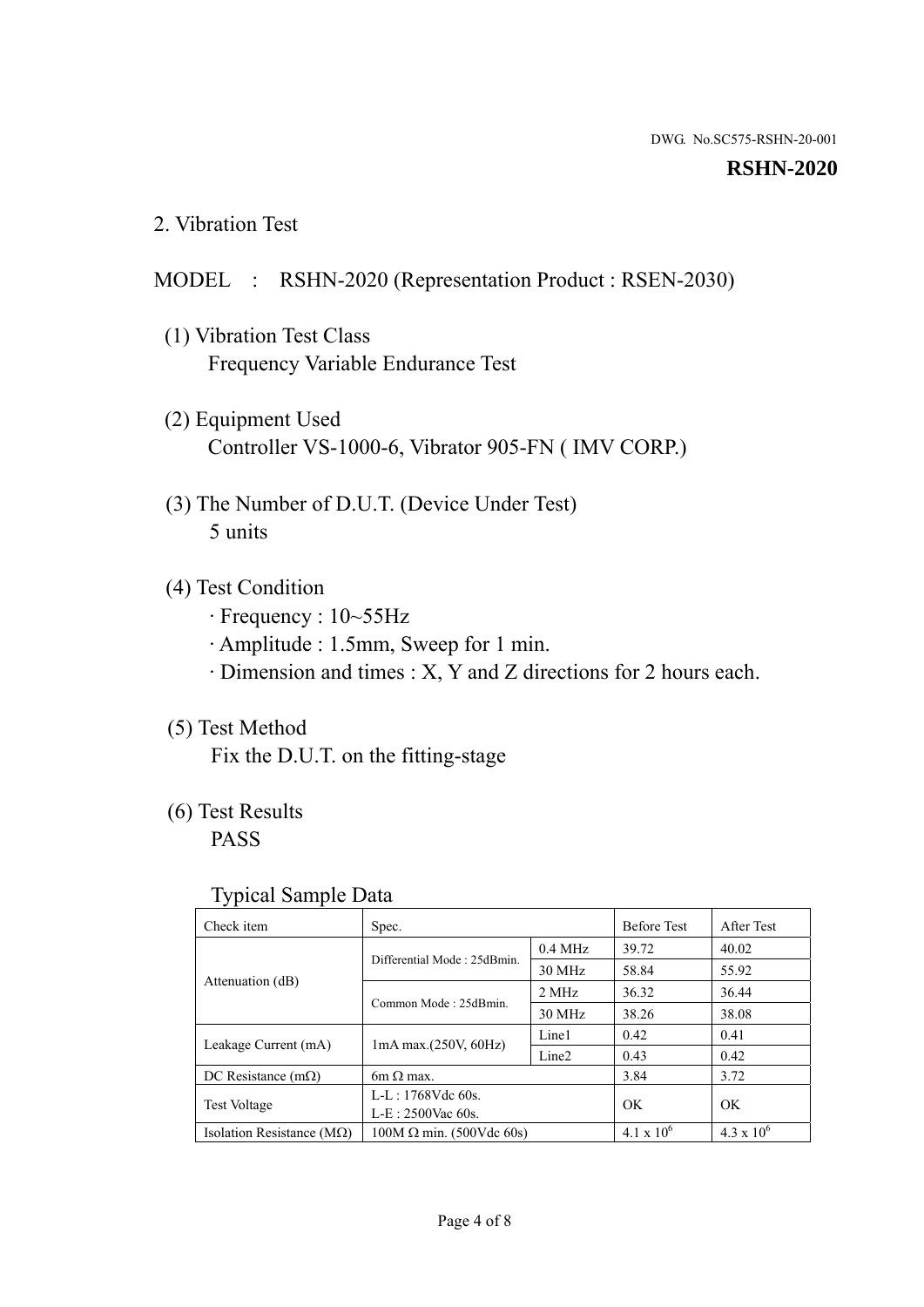1 cycle

30min.

3min.

30min.

3. Heat Cycle Test

## MODEL : RSHN-2020 (Representation Product : RSEN-2030)

- (1) Equipment Used TEMPERATURE CHAMBER TSA-71H-W (ESPEC CORP.)
- (2) The Number of D.U.T. (Device Under Test) 5 units
- (3) Test Conditions
	- · Ambient Temperature : -25~+85°C · Test Cycles : 100cycles
- (4) Test Method

 Before the test check if there is no abnormal characteristics and put the D.U.T. in the testing chamber. Then test it in the above cycles, After the test is completed leave it for 1 hour at room temperature and check it if there is no abnormal each characteristics.

 $+85$ °C

 $-25^{\circ}$ C

(5) Test Results

PASS

| <b>Typical Sample Data</b> |  |  |
|----------------------------|--|--|
|----------------------------|--|--|

| Check item                    | Spec.                           |                   | <b>Before Test</b> | After Test        |
|-------------------------------|---------------------------------|-------------------|--------------------|-------------------|
|                               | Differential Mode: 25dBmin.     | $0.4$ MHz         | 40.06              | 40.06             |
|                               |                                 | 30 MHz            | 55.64              | 57.12             |
| Attenuation (dB)              | Common Mode: 25dBmin.           | 2 MHz             | 35.40              | 36.74             |
|                               |                                 | 30 MHz            | 37.70              | 37.36             |
| Leakage Current (mA)          | $1mA$ max. $(250V, 60Hz)$       | Line1             | 0.41               | 0.49              |
|                               |                                 | Line <sub>2</sub> | 0.42               | 0.48              |
| DC Resistance $(m\Omega)$     | $6m \Omega$ max.                |                   | 3.48               | 3.22              |
| <b>Test Voltage</b>           | $L-L: 1768Vdc$ 60s.             |                   | OK                 | OK                |
|                               | L-E: 2500Vac 60s.               |                   |                    |                   |
| Isolation Resistance ( $MQ$ ) | $100M \Omega$ min. (500Vdc 60s) |                   | $9.5 \times 10^5$  | $9.4 \times 10^5$ |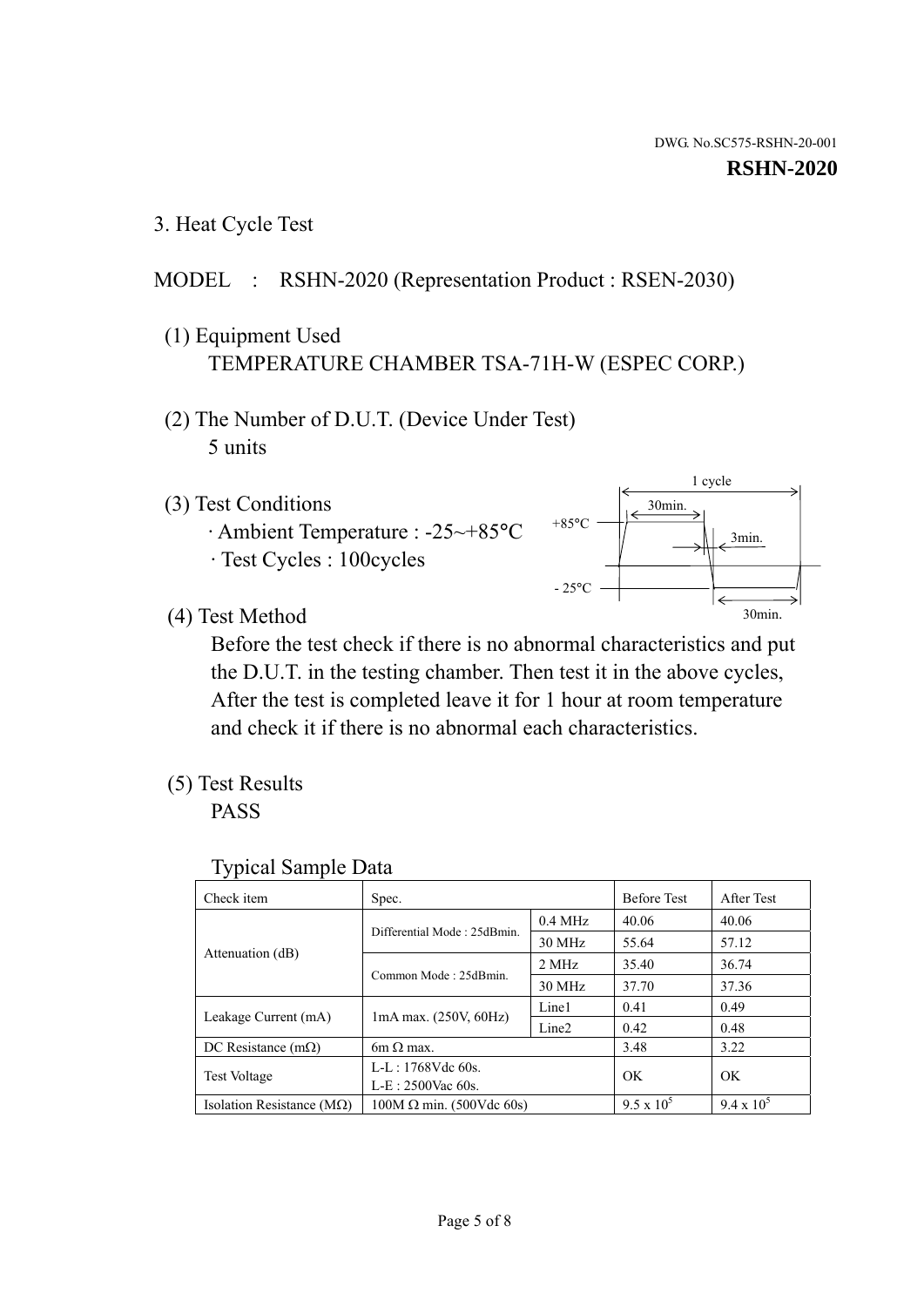4. Humidity Test

## MODEL : RSHN-2020 (Representation Product : RSEN-2030)

- (1) Equipment Used TEMP. & HUMID. CHAMBER PR-4KT (ESPEC CORP.)
- (2) The Number of D.U.T. (Device Under Test) 5 units

### (3) Test Conditions

- · Ambient Temperature : +40°C
- · Test Time : 500 hours
- · Ambient Humidity : 90~95% RH No Dewdrop

### (4) Test Method

 Before the test check if there is no abnormal characteristics and put the D.U.T. in the testing chamber. Then test it in the above conditions. After the test is completed leave it for 1 hour at room temperature and check it if there is no abnormal each characteristics.

### (5) Test Results

PASS

| ╯┸                                 |                                 |                   |                     |                   |
|------------------------------------|---------------------------------|-------------------|---------------------|-------------------|
| Check item                         | Spec.                           |                   | <b>Before Test</b>  | After Test        |
|                                    | Differential Mode: 25dBmin.     | $0.4$ MHz         | 40.92               | 39.42             |
|                                    |                                 | 30 MHz            | 57.38               | 55.62             |
| Attenuation (dB)                   | Common Mode: 25dBmin.           | 2 MHz             | 36.16               | 36.22             |
|                                    |                                 | 30 MHz            | 37.34               | 37.92             |
| Leakage Current (mA)               | $1mA$ max. $(250V, 60Hz)$       | Line1             | 0.42                | 0.41              |
|                                    |                                 | Line <sub>2</sub> | 0.42                | 0.43              |
| DC Resistance $(m\Omega)$          | 6m $\Omega$ max.                |                   | 3.62                | 3.58              |
| <b>Test Voltage</b>                | $L-L: 1768Vdc$ 60s.             |                   | OK.                 | OK                |
|                                    | $L-E: 2500$ Vac 60s.            |                   |                     |                   |
| Isolation Resistance ( $M\Omega$ ) | $100M \Omega$ min. (500Vdc 60s) |                   | $3.6 \times 10^{6}$ | $4.5 \times 10^6$ |

#### Typical Sample Data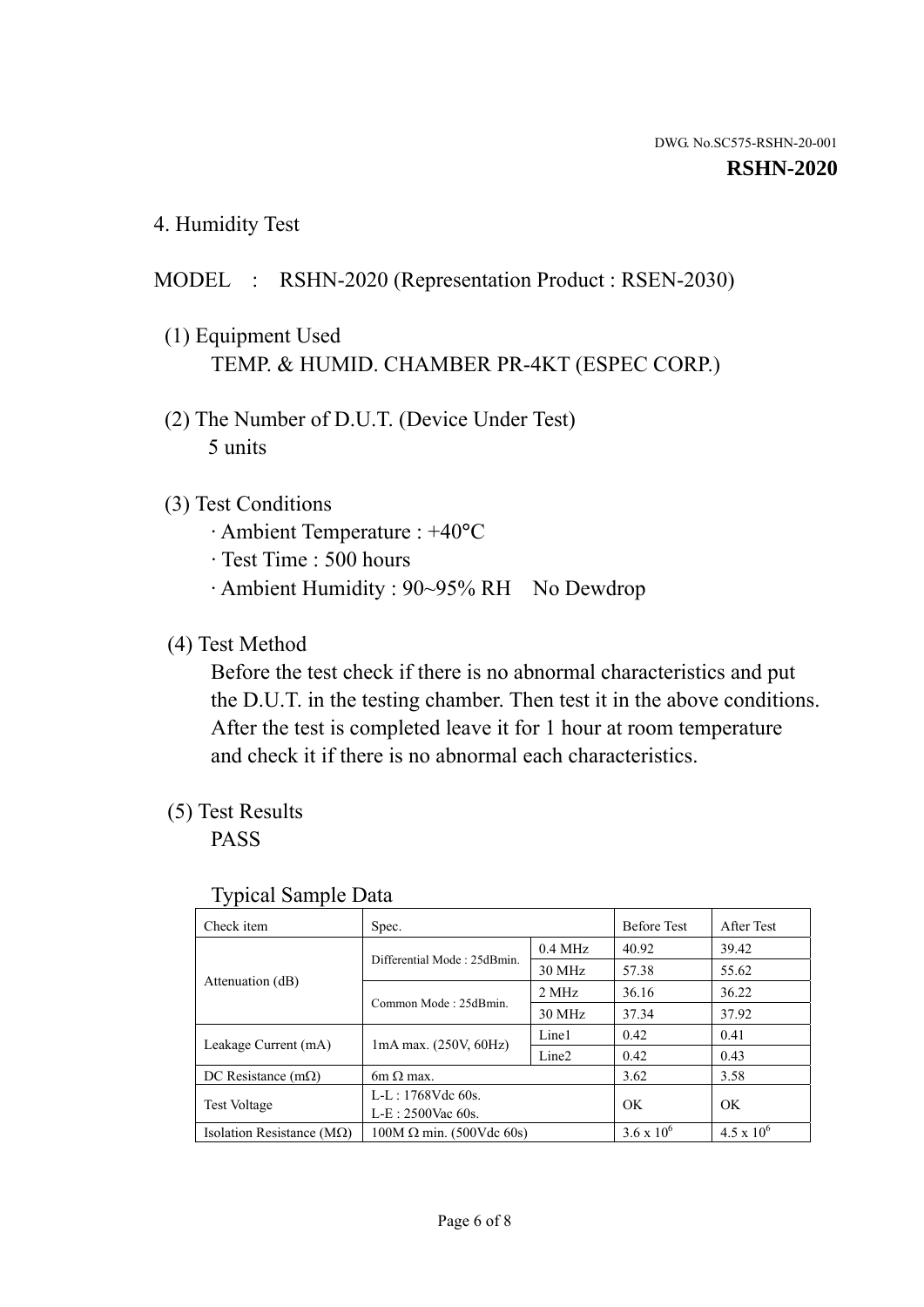5. High Temperature Resistance Test

#### MODEL : RSHN-2020 (Representation Product : RSEN-2060)

- (1) Equipment Used TEMPERATURE CHAMBER PHH-300 ( ESPEC CORP.)
- (2) The Number of D.U.T. (Device Under Test) 5 units
- (3) Test Conditions
	- · Ambient Temperature : +55°C
	- · Test Time : 500 hours
	- · Operating : DC 60A
- (4) Test Method

 Before the test check if there is no abnormal characteristics and put the D.U.T. in the testing chamber. Then test it in the above conditions. After the test is completed leave it for 1 hour at room temperature and check it if there is no abnormal each characteristics.

(5) Test Results

PASS

| ╯┸                                 |                                 |                   |                     |                     |
|------------------------------------|---------------------------------|-------------------|---------------------|---------------------|
| Check item                         | Spec.                           |                   | <b>Before Test</b>  | After Test          |
|                                    | Differential Mode: 25dBmin.     | $0.2$ MHz         | 57.86               | 58.52               |
|                                    |                                 | 30 MHz            | 52.04               | 51.94               |
| Attenuation (dB)                   | Common Mode: 25dBmin.           | 2 MHz             | 35.90               | 36.04               |
|                                    |                                 | 30 MHz            | 26.60               | 27.62               |
| Leakage Current (mA)               | $1mA$ max. $(250V, 60Hz)$       | Line1             | 0.45                | 0.46                |
|                                    |                                 | Line <sub>2</sub> | 0.46                | 0.46                |
| DC Resistance $(m\Omega)$          | $3m \Omega$ max.                |                   | 2.22                | 2.24                |
| <b>Test Voltage</b>                | $L-L: 1768Vdc$ 60s.             |                   | OK                  | OK                  |
|                                    | $L-E: 2500$ Vac 60s.            |                   |                     |                     |
| Isolation Resistance ( $M\Omega$ ) | $100M \Omega$ min. (500Vdc 60s) |                   | $4.1 \times 10^{6}$ | $4.6 \times 10^{6}$ |

#### Typical Sample Data